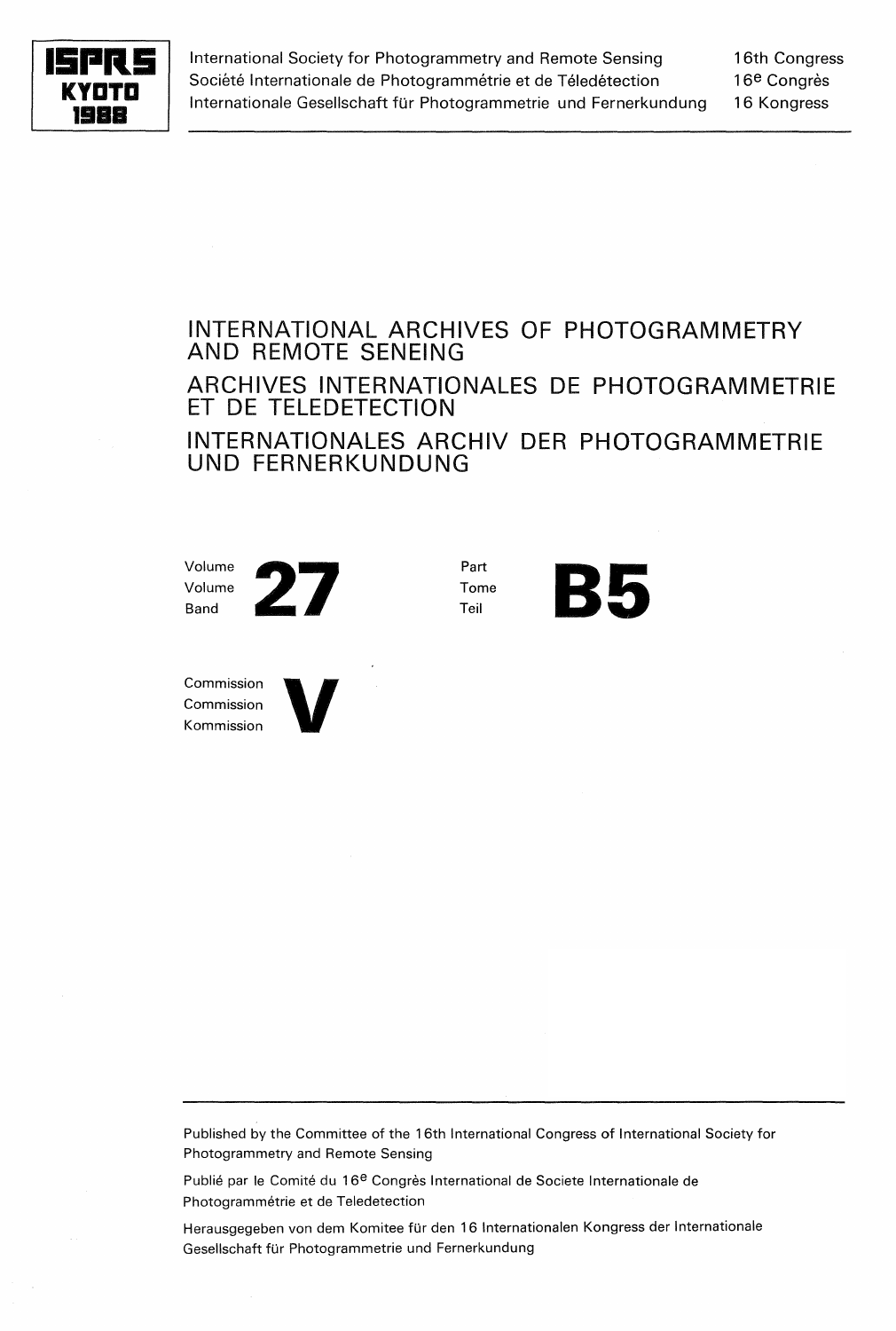### Other Non-Cartographic Applications of Photogrammetry and Remote Sensing

| <b>AUTHOR</b>                                                          | <b>TITLE</b>                                                                                                                                             | PAGE |
|------------------------------------------------------------------------|----------------------------------------------------------------------------------------------------------------------------------------------------------|------|
| Badekas, J.,<br>Georgopoulos, A.                                       | Deformation Monitoring by Means of Monoscopic<br>Photography                                                                                             | 1    |
| Baj, E., Bozzolato, G.                                                 | Numerical Photogrammetry for Global Surveying<br>of the Leaning Tower of Pisa                                                                            | 8    |
| Baj, E.                                                                | Prototype of a Metric Projector                                                                                                                          | 24   |
| Bayer, G., Krzystek, P.,<br>Möhlenbrink, W.                            | Realtime Positioning of Moving Objects by<br>Dynamic Target Tracking                                                                                     | 32   |
| Bernasik, J.,<br>Tokarczyk, A.                                         | Photogrammetric Measurement of a Boring Tower                                                                                                            | 44   |
| Besenicar, $J.$ ,<br>Divanovic, A.                                     | Photogrammetric Control Centre for Machine<br>Industry                                                                                                   | 53   |
| Bozzolato, G.,<br>Carabelli, M.                                        | New Heliborne Equipment and Photogrammetric<br>Survey Technique                                                                                          | 61   |
| Bozzolato, G.                                                          | Luminous Conical Signal for Day and Night-<br>Time Surveys                                                                                               | 77   |
| Bujakiewicz, A.                                                        | Moire Technique in Control of Epidemic Spinal<br>Curvature                                                                                               | 89   |
| Busemeyer, K.L.,<br>Heckes, $J.$ ,<br>Kügelgen, M.,<br>Mauelshagen, L. | Cameraplatforms for Low Altitude Aerial<br>Photogrammetry at the Deutsches Bergbau-<br>Museum                                                            | 95   |
| Carbonnell, M.                                                         | Compte Rendu d'Activite du Comite<br>International de Photogrammetrie<br>Architecturale (CIPA) Pendant la Periode<br>1984-1988                           | 104  |
| Cherny, A.N.                                                           | Theory and Techniques of Testoscopic Method<br>of Stereoroentgenogrammetric Survey                                                                       | 110  |
| Claus, M.                                                              | Experience with InduSURF in 3D Measurement of<br>Industrial Surfaces                                                                                     | 119  |
| Coblentz, A.,<br>Mollard, R.                                           | Analyse de Gestes par Videogrammetrie<br>Automatische                                                                                                    | 130  |
| Dequal, S.                                                             | An Unconventional Application of Analytical<br>Plotters to Architectural Photogrammetry:<br>Projection, Plotting and Digitizing on Non<br>Plane Surfaces | 140  |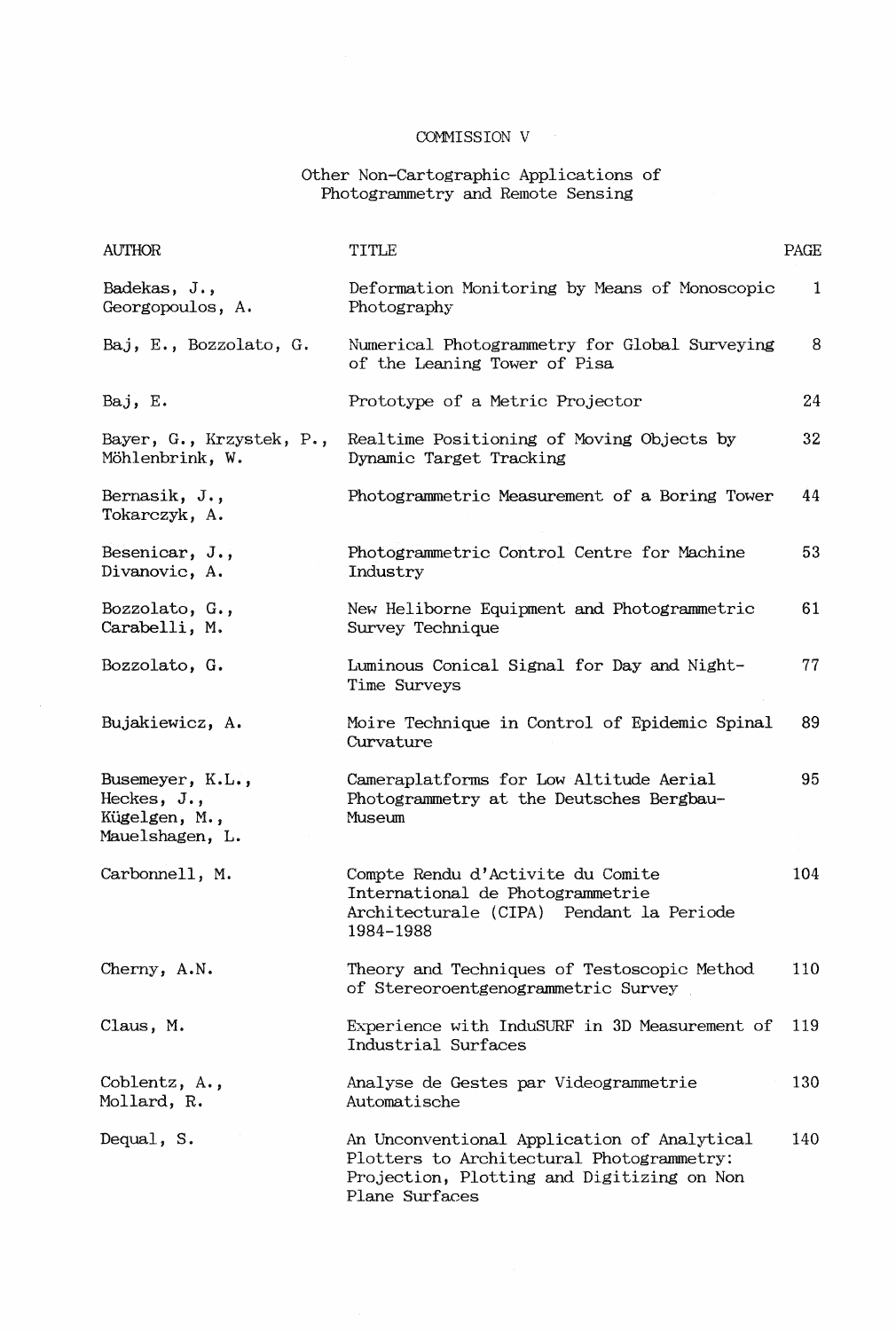| Elghazali, M.S.,<br>Wishahy, Z.                                 | Results of a Sequential Adjustment Procedure<br>for Ultrasonography Using an Oscilloscope<br>Camera                                               | 147 |
|-----------------------------------------------------------------|---------------------------------------------------------------------------------------------------------------------------------------------------|-----|
| Faig, W., Owolabi, K.                                           | Blunder Detection in Close-Range<br>Photogrammetry Using Robust Estimation                                                                        | 157 |
| Fraser, C.S.                                                    | State of the Art in Industrial Photogrammetry                                                                                                     | 166 |
| Fraser, C.S.,<br>Denham, R.L.                                   | A Cine-Photogrammetric System for the<br>Monitoring of a Dynamic Event Underwater                                                                 | 182 |
| Fryer, J.                                                       | Lens Distortion and Film Flattening:<br>Their<br>Effect on Small Format Photogrammetry                                                            | 194 |
| Georgopoulos, A.,<br>Ioannidis, C.,<br>Potsiou, C., Badekas, J. | Photogrammetric Wave Profile Determination                                                                                                        | 203 |
| Ghosh, S.K., Rahimi, M.,<br>Shi, Z.                             | Calibration of an Amateur Camera for Various<br>Object Distances                                                                                  | 213 |
| Ghosh, S.K.                                                     | Unconventional Technologies in Close-Range<br>Photogrammetry (Activity Report of ISPRS<br>Working Group $V-3$ )                                   | 223 |
| Gutu, A., Tolea, A.                                             | Photogrammetric Monitoring of the Structural<br>Elements of the Deformation at the Railway<br>Tunnels Using the Interactive Processing<br>Systems | 228 |
| Guzzetti, F., Monti, C.                                         | Photogrammetry as an Aid for the Analysis of<br>the Perspective in Monumental Buildings                                                           | 234 |
| Hadem, I.                                                       | Derivation of Approximate Values by<br>Recognition of Circular Targets                                                                            | 240 |
| Heckes, J.,<br>Mauelshagen, L.,<br>Skalli, M.                   | Recording the Damages of Natural Stones                                                                                                           | 253 |
| Hinsken, L.                                                     | A Singularity Free Algorithm for Spatial<br>Orientation of Bundles                                                                                | 262 |
| Hoshi, T.,<br>Matsushita, T.,<br>Koishikawa, Y.                 | Accuracy of Stereo Matching Using Color CCD<br>Camera                                                                                             | 273 |
| Ikeda, T., Shirota, Y.,<br>Terada, H.                           | A New Technique for Deciding Convexity or<br>Concavity on Moire Fringes in<br>Biostereometrical Analysis of Motion                                | 283 |
| Jeyapalan, K.                                                   | Automated Pavement Evaluation Using<br>Photogrammetry and Remote Sensing                                                                          | 292 |
| Kaczynski, R.,<br>Szmeja, J.                                    | The Application of Underwater<br>Stereophotogrammetry to Ecological Studies of<br>Macrophytes                                                     | 306 |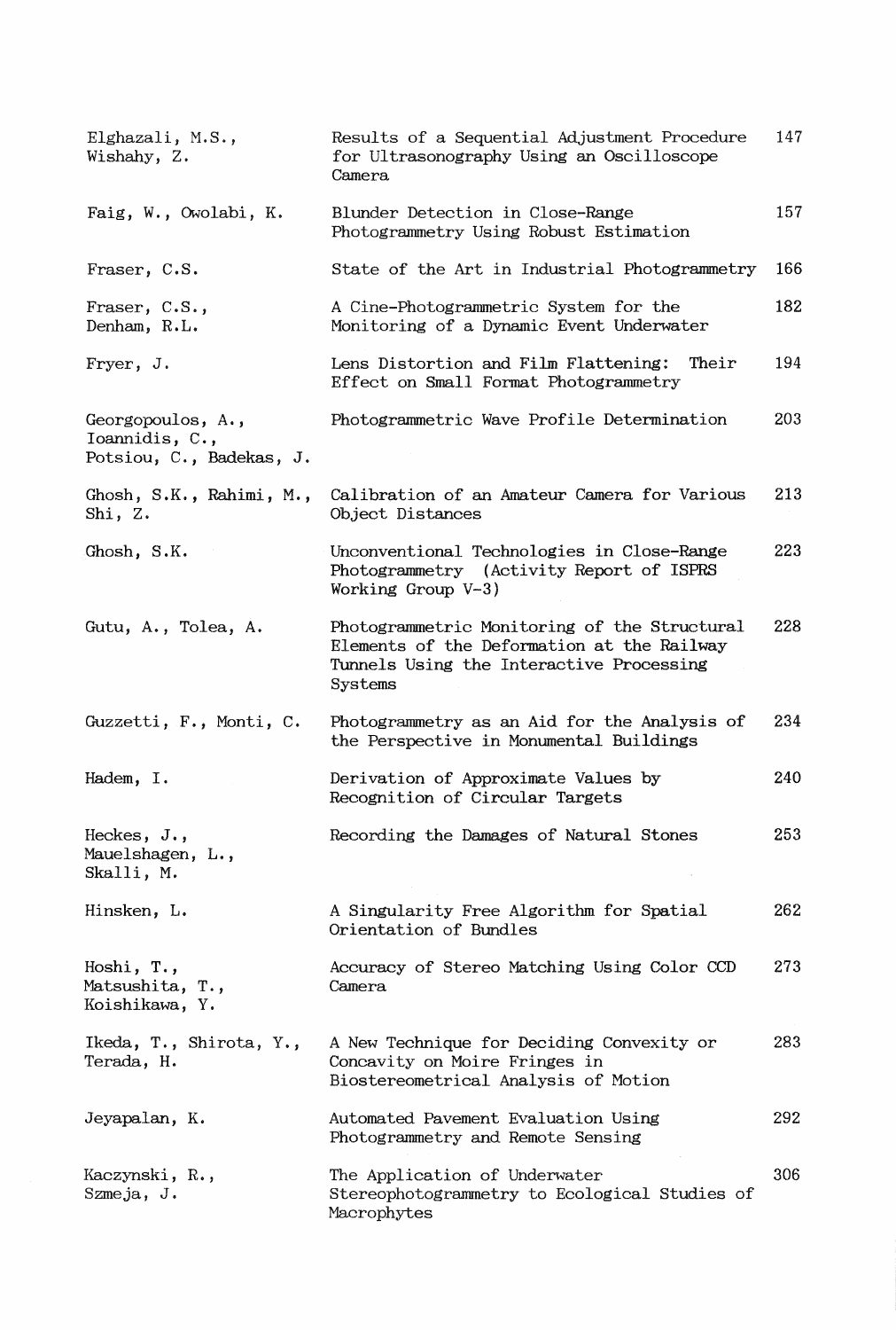| Kawame, T., Koga, F.,<br>Matsumoto, S.,<br>Ishiguro, S.,<br>Watanabe, $Y_{\cdot}$ ,<br>Tsubouchi, A., et al. | Deformation Measurement of the Bandai Bridge<br>by Close-Range Photogrammetry                                                        | 310 |
|--------------------------------------------------------------------------------------------------------------|--------------------------------------------------------------------------------------------------------------------------------------|-----|
| Kimata, K.                                                                                                   | The Well Sweep Type Photograph System                                                                                                | 319 |
| Kotowski, R.                                                                                                 | Phototriangulation in Multi-Media<br>Photogrammetry                                                                                  | 324 |
| Lenz, R., Fritsch, D.                                                                                        | On the Accuracy of Videometry                                                                                                        | 335 |
| Li, G., Li, W.                                                                                               | The Application of the Panoramic Photograph<br>by Fish Eye Lens in Close Range<br>Photogrammetry                                     | 346 |
| Wang, $L_{\cdot}$ , $Fan, Q_{\cdot}$ ,<br>Yang. D.                                                           | The Determination of Deformation of<br>Connecting Beam under the Repeated Loads by<br>Use of the Non-Metric Camera                   | 356 |
| Wang, $L_{\cdot}$ , Wang, $Q_{\cdot}$ ,<br>Fan, $Q$ .                                                        | A Lightweight Stereocamera and Its<br>Application in Seismology and Geology                                                          | 365 |
| Makigami, Y.,<br>Hayashi, M.                                                                                 | On a Travel Time Estimation Method Based on<br>Aerial Photographs                                                                    | 373 |
| Martin, A.                                                                                                   | Photogrammetry : A Method for Three-<br>Dimensional Inspection of Equipment inside<br>Nuclear Installations                          | 385 |
| Masuda, S., Osa, K.,<br>Maruyama, Y.,<br>Michino, T., Murata, T.,<br>Fujino, T.                              | Applied Research on Dry-Printing Technology<br>for Remote Sensing Photo Images                                                       | 391 |
| Mauelshagen, L.                                                                                              | Report on the Activities of Working Group<br>V/2, 1980-1988 (Low Altitude Aerial<br>Photogrammetry)                                  | 399 |
| Murai, S., Kakiuchi, H.,<br>Hano, K., Tsuboi, K.,<br>Tanabe, S.                                              | Computer Generated Mosaic of Underwater<br>Photographs of Ancient Amphorae, Offshore the<br>Syria                                    | 409 |
| Nagaraja, H.N.                                                                                               | An Application Study for Mapping Cracks in<br>Buildings                                                                              | 420 |
| Narigasawa, K.,<br>Gomi, Y., Komiya, K.,<br>Fujisawa, K.,<br>Nakamura, I., Kudo, M.                          | Application of Thermal Infrared Video System<br>in Spiral Flow Image Tracing for the Water<br>Flow Velocity Distribution Measurement | 428 |
| Newton, I.                                                                                                   | A Photogrammetric Method for Measuring the<br>Change in Body Volume Associated with<br>Anaesthesia                                   | 436 |
| Newton, I., Herron, R.E.                                                                                     | Report on the Activities of ISPRS Working<br>Group V-5 (Biostereometrics) during 1984-1988                                           | 443 |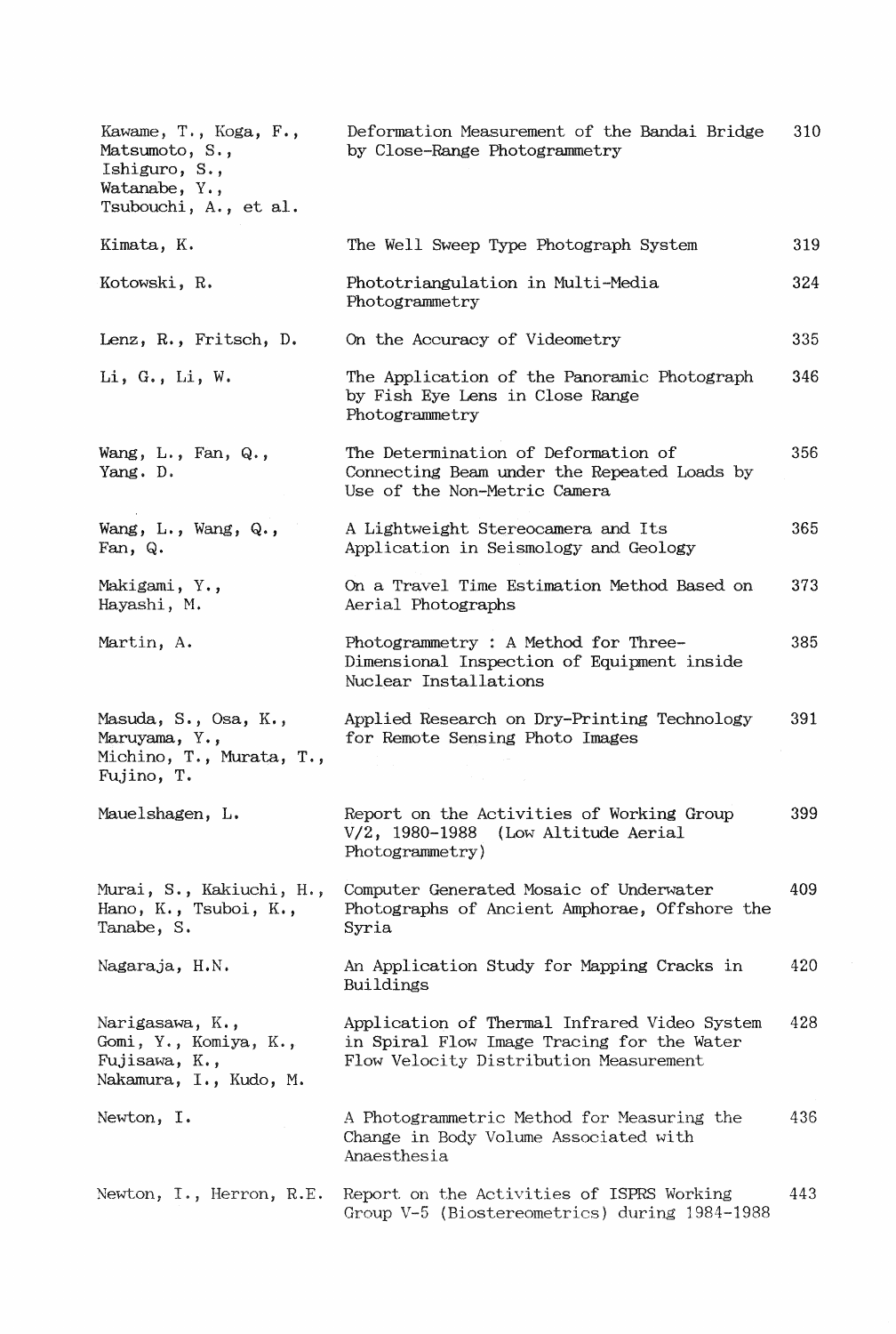| Ogleby, $C.L.,$<br>Grayson, R.B.,<br>Barling, R.D.         | A Comparison between Photogrammetry and a<br>Surface Profile Meter for the Determination<br>of Surface Topography for Micro-Erosion<br>Measurement                                  | 448 |
|------------------------------------------------------------|-------------------------------------------------------------------------------------------------------------------------------------------------------------------------------------|-----|
| Oshima, T., Harada, K.,<br>Horibe, S.                      | ISO and Industrial Photogrammetry                                                                                                                                                   | 456 |
| Oshima, T.,<br>Miyashita, K.                               | Low Altitude Aerial Photogrammetry Using a<br>Kite Balloon                                                                                                                          | 466 |
| Oshima, T., Maruyasu, T.                                   | Microscope and X-Ray Photogrammetry and Their<br>Medical Application                                                                                                                | 476 |
| Paoluzzi, A.,<br>Del Bufalo, D.,<br>Nistri, A., Rosina, M. | Solid Modeling and Computer Graphics<br>Rendering of the Coliseum in Rome                                                                                                           | 486 |
| Patmios, E.,<br>Lasaridou, M.                              | Photogrammetric and Photointerpretation<br>Methods on the Study of Monuments and<br>Historical Centers in the Greek Area<br>Cases<br>of Theaters                                    | 498 |
| Preu, Chr., Sterr, H.,<br>Wieneke, F.,<br>Zumach, W.-D.    | The "Low Altitude Photography" (LAP) - $A$<br>Balloon-Borne Mobile Remote Sensing Technique<br>for Geoscientific Surveys of Present-Day<br>Environments and Their Dynamic Processes | 501 |
| Przybilla, H.-J.,<br>Kotowski, R., Meid, A.,<br>Weber, B.  | Geometrical Quality Control in Nuclear Power<br>A Procedure for High Precision<br>Stations<br>Underwater Photogrammetry                                                             | 513 |
| Saint-Aubin, J.-P.                                         | Pour une Nouvelle Technologie<br>Photogrammetrique : Les 4 Dimensions de<br>l'Architecture                                                                                          | 527 |
| Schaefer, H., Murai, S.                                    | A Concept for Automated 3-D Measurement of<br>Objects in Motion                                                                                                                     | 537 |
| Shih, T.Y., Faig, W.                                       | A Solution for Space Resection in Closed Form                                                                                                                                       | 547 |
| Shortis, M.R.,<br>Ogleby, C.L.                             | Applications of Low Altitude Photogrammetry<br>to Digital Mapping and Heritage Recording                                                                                            | 557 |
| Stephani, M., Eder, K.                                     | Recording of Monuments with Hand Operated<br>Camera Systems                                                                                                                         | 567 |
| Taura, H., Ohama, M.,<br>Tanji, K.                         | Determination of Pavement Cracks from Photo<br>Imagery Taken By a Slit Camera                                                                                                       | 578 |
| Ethrog, U., Horany, N.                                     | Measuring the Harmonic Oscillations of Tall<br>Antennae by Photogrammetry                                                                                                           | 585 |
| Veress, S.A.                                               | X-Ray Photogrammetry, State of the Art                                                                                                                                              | 592 |
| Waldhäusl, P., Mann, H.,<br>Presle, G.                     | The New Rail and Clearance Measuring Draisine<br>of the Austrian Federal Railways                                                                                                   | 600 |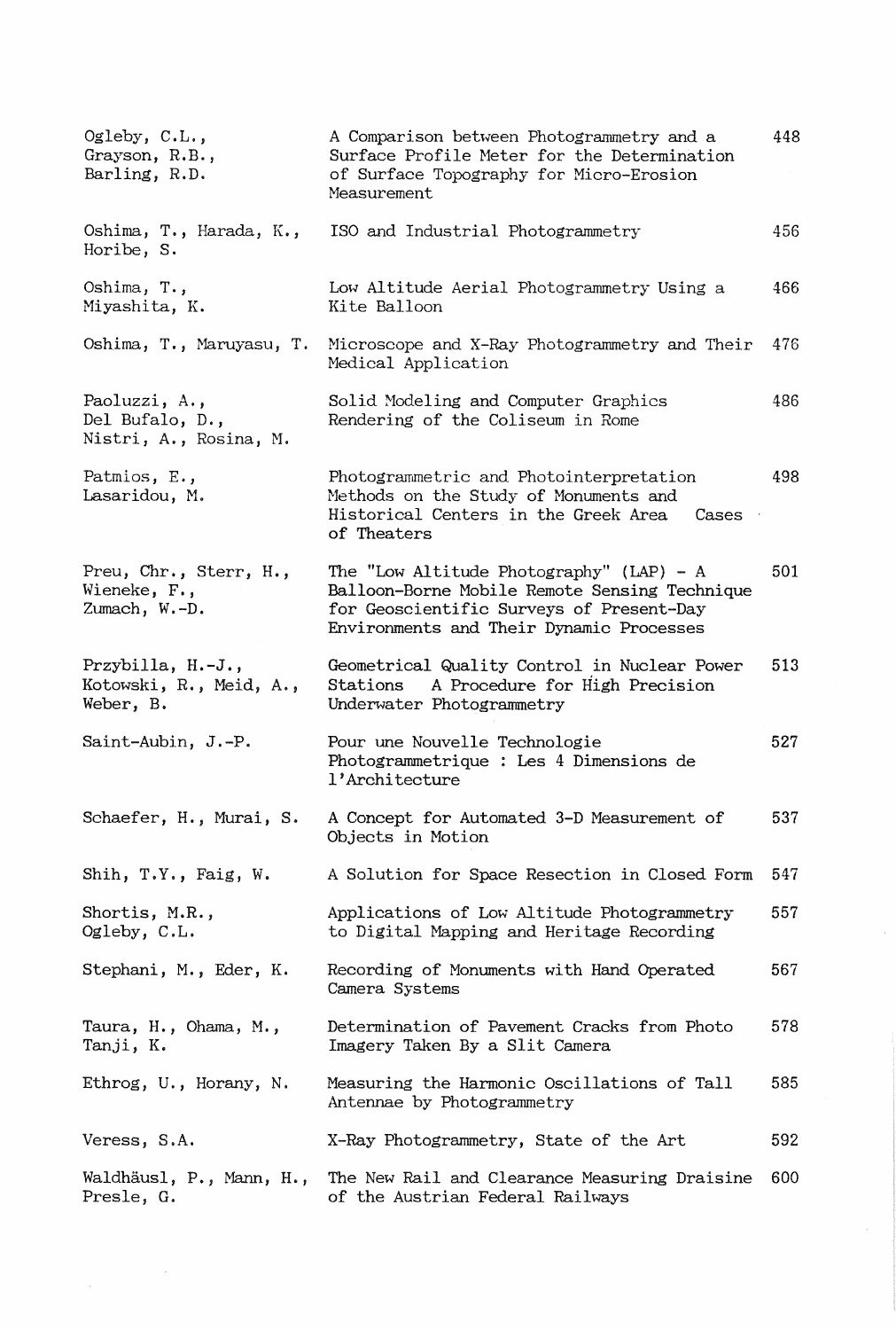| Wheda, M.S.                                             | Underwater Mapping from Aerial Photography                                                                                     | 611 |
|---------------------------------------------------------|--------------------------------------------------------------------------------------------------------------------------------|-----|
| Wishahy, Z.A.                                           | Phenomenon of Ultrasonic Distortions                                                                                           | 618 |
| Wishahy, Z.A.                                           | External Procedure of Oscilloscope's Images<br>Refinement                                                                      | 626 |
| Wolf, P.R., Huang, H.                                   | Digital Orthophoto Mapping Using a Simple<br>Camera                                                                            | 637 |
| Wong, $K.W.$ , Lew, $M.$ ,<br>Wiley, A.G.               | 3-D Metric Vision for Engineering<br>Construction                                                                              | 647 |
| Wozniak, J.                                             | Determining Deformation of Surface of Cooling<br>Tower                                                                         | 657 |
| Yamashita, Y.,<br>Saeki, N., Hayashi, K.,<br>Suzuki, N. | Automated Three-Dimensional Measurement Using<br>Multiple One-Dimensional Solid-State Image<br>Sensors and Laser Spot Scanners | 665 |
| Yamashita, Y.                                           | Biostereometrics in Japan                                                                                                      | 675 |
| Yang, S.L.                                              | Synthetic Technique for Blunder Detection in<br>Close Range Photogrammetry                                                     | 685 |
| Yang, X.                                                | 3 - D Vision System for Monitoring the<br>Simulated Deformation of Bridge                                                      | 695 |
| Yang, X.                                                | High Precision Photogrammetric Measurement<br>for Bridge Beam Load Failure Test                                                | 705 |
| Zhao, P., Song, D.                                      | Comprehensive Study Application of<br>Photogrammetry in Survey of Historical<br>Monuments                                      | 715 |

 $\mathcal{L}^{\text{max}}_{\text{max}}$  . The  $\mathcal{L}^{\text{max}}_{\text{max}}$ 

 $\hat{\vec{r}}$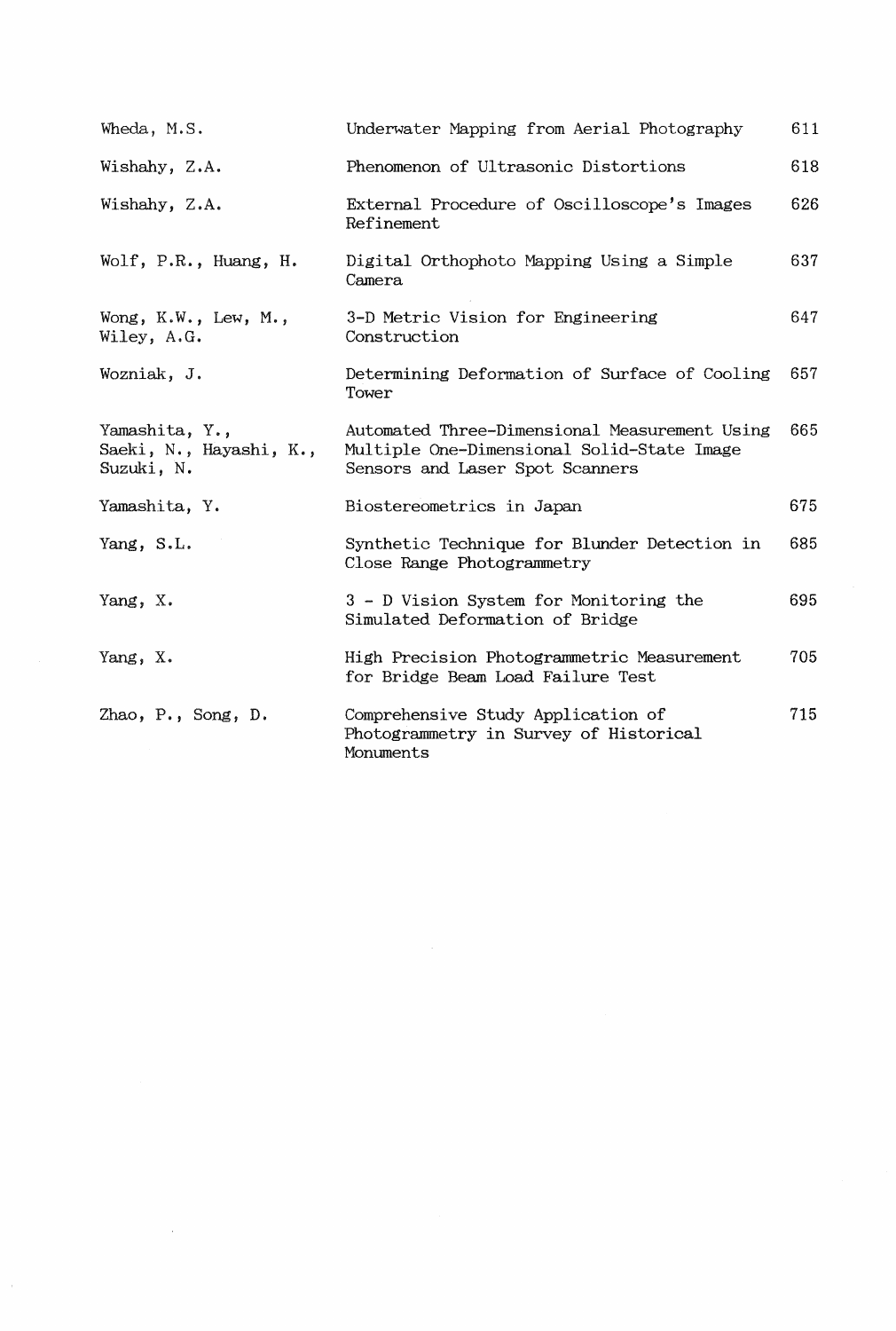# Other Non-Cartographic Applications of<br>Photogrammetry and Remote Sensing

| <b>AUTHOR</b>                                                                 | TITLE <b>TE</b>                                                                                        | <b>PAGE</b>  |
|-------------------------------------------------------------------------------|--------------------------------------------------------------------------------------------------------|--------------|
| Mori, C., Hirokane, M.                                                        | Digital Image Processing and Stereoscopic<br>Measurement of a Convergent Pair of Images                | $\mathbf{1}$ |
| Lemmens, M.J.P.M.                                                             | A Survey on Stereo Matching Techniques                                                                 | 11           |
| Dallas, R.W.A.                                                                | A Specification for the Architectural<br>Photogrammetric Survey of Historic Buildings<br>and Monuments | 24           |
| Leatherdale, J.,<br>Turner, J.                                                | Commercial Underwater Photogrammetry - The<br>First Decade                                             | 34           |
| Birardi, G.,<br>Carlucci, R.,<br>Ferrara, E.,<br>Giannoni, U.,<br>Maruffi, G. | The Photogrammetric Survey of the Coliseum in<br>Rome                                                  | 44           |
| Elfick, M.H., Jones, K.                                                       | Corrosion Measurement on Underwater<br><b>Structures</b>                                               | 89           |
| Bougouss, $M_{\star}$ ,<br>Ghosh, S.K.                                        | Use of Tomodensitometric Imagery for<br>Prostheses of Human Knee                                       | 95           |
| Rüther, H., Parkyn, N.                                                        | The Development of a PC-based Near-Real-Time<br>Photogrammetry System PHOENICS                         | 105          |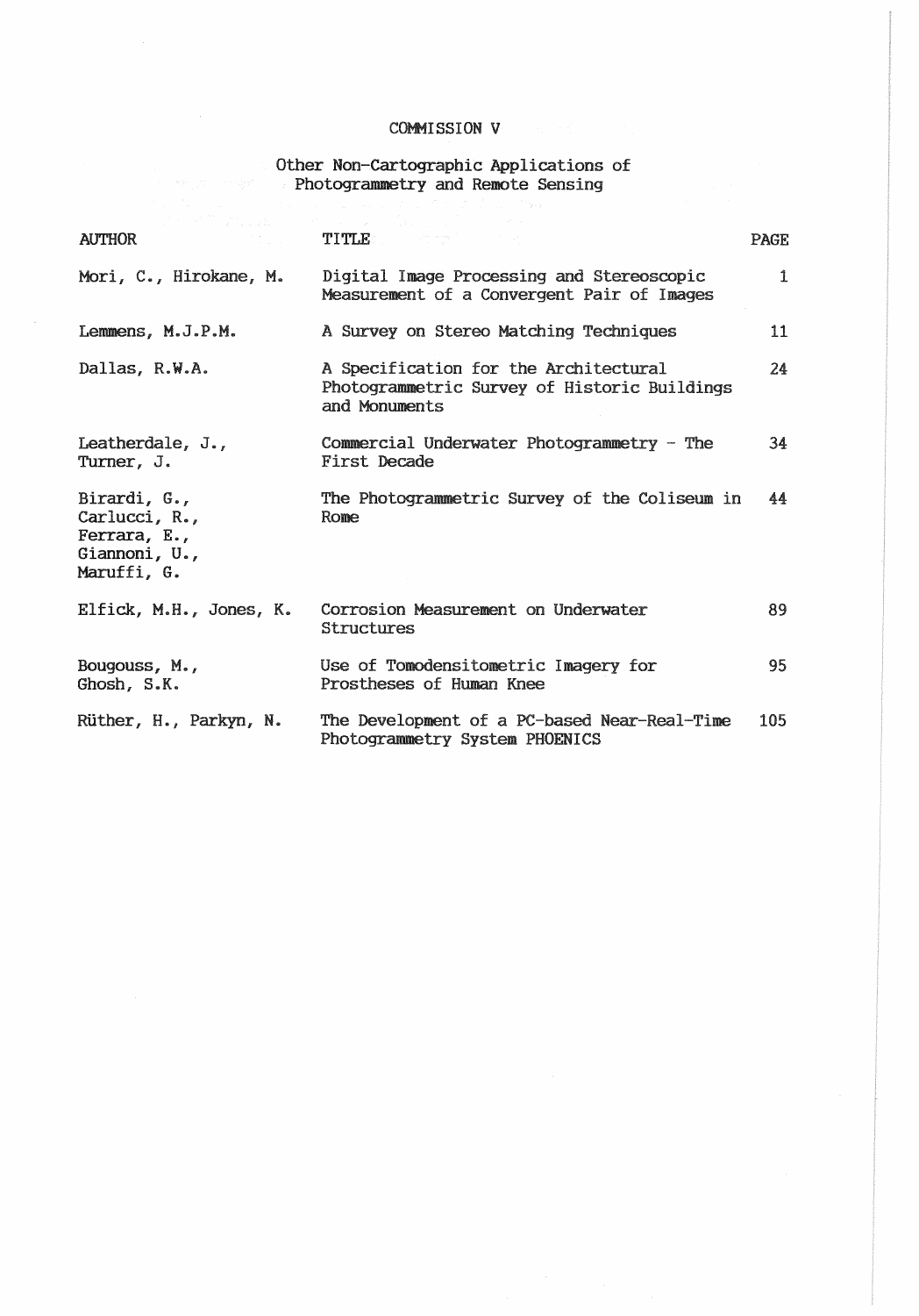# Other Non-Cartographic Applications of<br>Photogrammetry and Remote Sensing

| <b>AUTHOR</b>                                           | TITLE                                                                                                                      | <b>PAGE</b> |
|---------------------------------------------------------|----------------------------------------------------------------------------------------------------------------------------|-------------|
| Hansch, K.U.                                            | Rekonstruktion aus Historischen Night-<br>Messbildern                                                                      | 117         |
| Cernansky, J.,<br>Salkovic, L.                          | Photogrammetric Control of Large Metalwork<br>Products                                                                     | 127         |
| Bartos, P., Masiar, E.,<br>Oblozinsky, P.               | Photogrammetric Measuring of the Deformation<br>of the Water Surface in the Lock in the<br>Process of Filling and Emptying | 133         |
| Berka, L., Ruzek, M.                                    | On Micro-Scale Strain Measurements Using<br>Time-Base Photogrammetry                                                       | 142         |
| Altan, M.O.                                             | Precision Increase in Close-Range<br>Photogrammetry by Using Geodetic Data                                                 | 151         |
| Larsson, R.                                             | Photogrammetric Close-Range CAD System                                                                                     | 161         |
| Voorden, A. van,<br>Broek, $J.J.$ ,<br>Vergeest, J.S.M. | Object Surface Measurement and Replication by<br>Photogrammetry and Computer Aided Design                                  | 171         |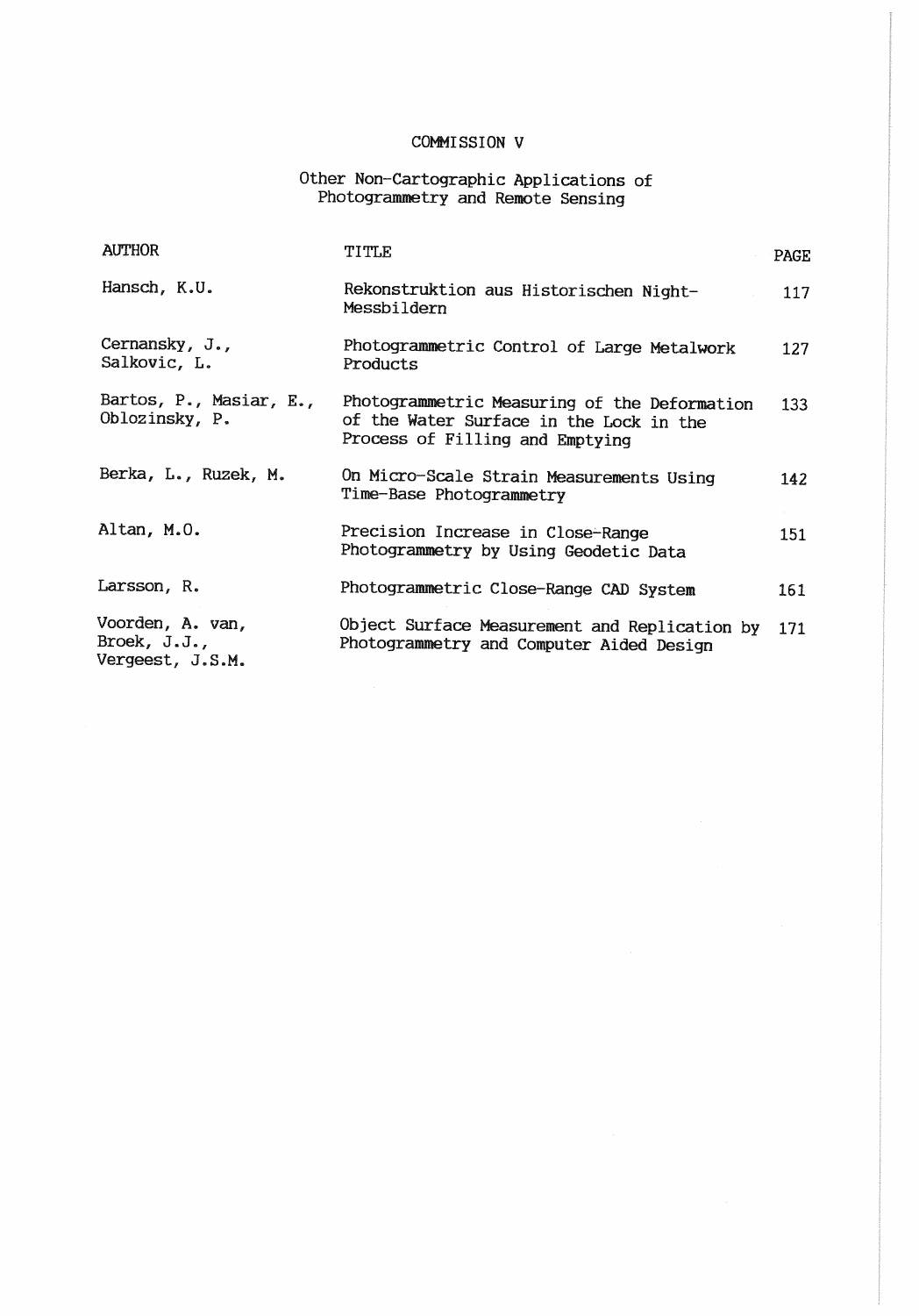## Other Non-Cartographic Applications of<br>Photogrammetry and Remote Sensing

| <b>AUTHOR</b>                                         | TITLE                                                                                                                                    | PAGE |
|-------------------------------------------------------|------------------------------------------------------------------------------------------------------------------------------------------|------|
| Wang, $J_{\bullet}$ , $Zhu$ , $C_{\bullet}$           | Multi Plate, Multi Exposure and Multi Free<br>Exterior Orientaion Stellar Calibration for<br>Metric Camera                               | 181  |
| Robertson, G.                                         | Mensuration of Body Shapes Using an Automated<br>Photogrammetric Approach                                                                | 189  |
| Gustafson, P.C.                                       | The Application of Real-Time and Near Real-<br>Time Photogrammetry in Industry: A Test of<br>Accuray                                     | 198  |
| Riechmann, W.                                         | Digital Object Recording by Means of Reseau-<br>Scanning                                                                                 | 206  |
| Wester-Ebbinghaus, W.,<br>Zamzow, H.                  | Real-Time-Photogrammetry by Means of High-<br>Speed-Video                                                                                | 212  |
| Wester-Ebbinghaus, W.                                 | High Resolution Digital Object Recording by<br>Video-Theodolite                                                                          | 219  |
| Luhmann, T., Peipe, J.                                | Reseau-Scanner Rolleimetric RS1 - Anwendungen<br>in der Nahbereichsphotogrammetrie                                                       | 224  |
| Barbarella, M.,<br>Lombardini, G.                     | Photogrammetry and Reconstruction of a Roman<br>Cargo Vessel                                                                             | 234  |
| Güthner, K., Peipe, J.                                | Motography and Photogrammetry for the Study<br>of Movements                                                                              | 246  |
| Yeu, $B_{\bullet}$ , Yoo, $H_{\bullet}$ ,<br>Yang, I. | Application of the Bayesian Inference in the<br>Deformation Analysis by Close Range<br>Photogrammetry                                    | 255  |
| Oshima, T., Oyamada, K.                               | Traffic Accident Site and Photogrammetry -<br>Present Status of Photogrammetry Applied to<br>Traffic Accident Site in Japan -            | 263  |
| Oshima, T., Suga, Y.,<br>Nishimura, S.                | 3-D Controlling Technique Using CAD System<br>for Cenotaph Restoration in Hiroshima Peace<br>Memorial Park by Close-Range Photogrammetry | 271  |
| Takamoto, T.,<br>Schwartz, B.                         | Photogrammetric Measurements of the Optic<br>Disc Cupping and Retinal Nerve Fiber Layer<br>Thickness                                     | 279  |
| Bruhn, H., Wendt, K.                                  | Photogrammetrische Deformationsmessung von<br>Fahrzeugkomponenten                                                                        | 289  |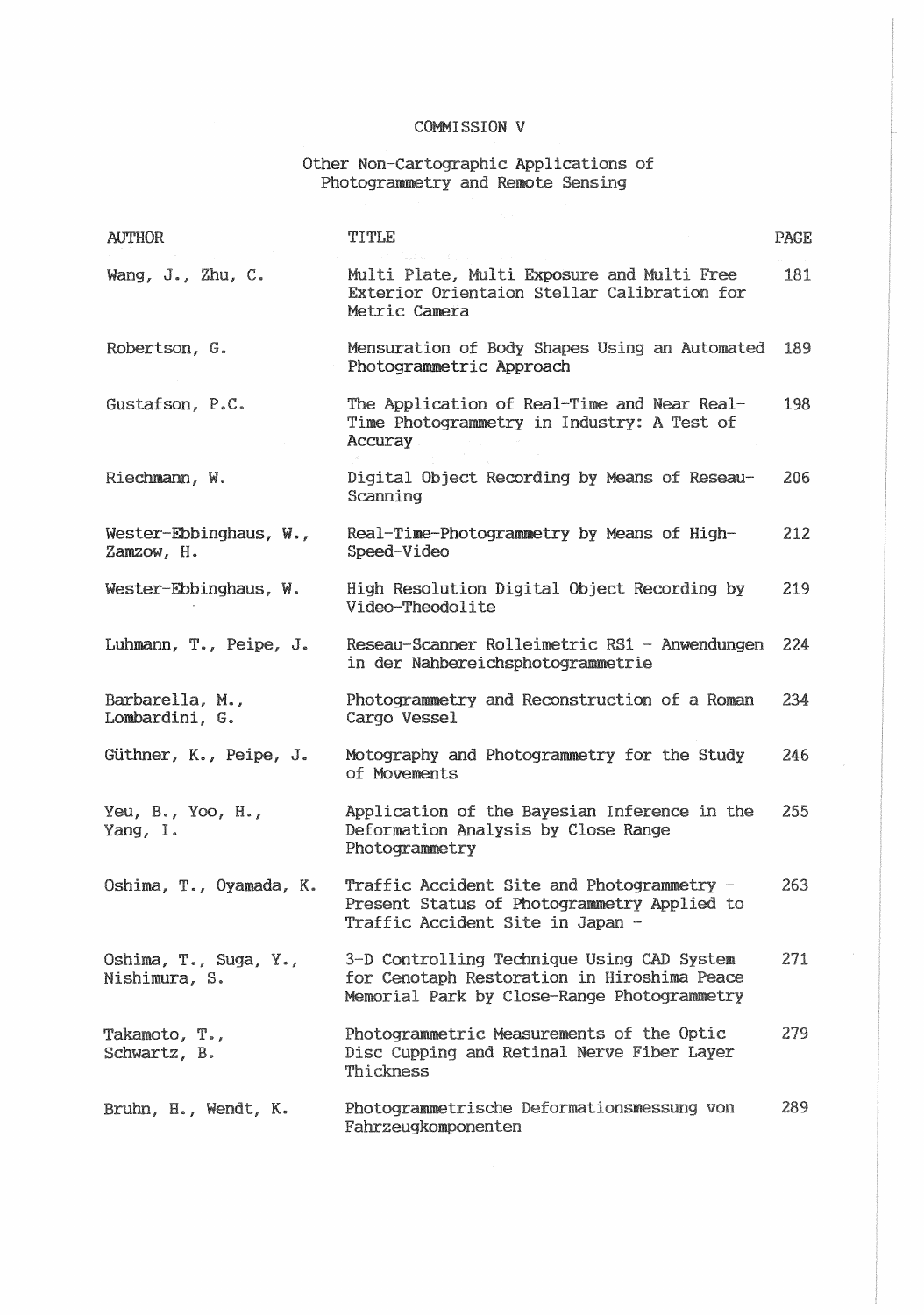| Heikkilä, J.,<br>Haggren, H. | Geometrical Calibration and Online Stability<br>Control of Photogrammetric Solid State Camera<br>Station | 300  |
|------------------------------|----------------------------------------------------------------------------------------------------------|------|
| Picht, G., Kruck, E.         | Deformation Analysis Using the Results of<br>Combined Adjustments                                        | 311  |
| Beyer, H.A.                  | Linejitter and Geometric Calibration of CCD-<br>Cameras                                                  | 315  |
| Yeu, B., Park, H.            | Gross Error Detection by Robust Estimation in<br>DLT                                                     | -325 |
| Hanzl, V., Sukup, K.         | Analytical Processing of Non-metric Images<br>Taken from Low Altitude by Radio-controlled<br>Model       | 333  |
| Haggren, H.                  | Future Oriented Scenarios for Close-Range<br>Photogrammetric Instrumentation                             | 336. |

 $\mathcal{L}^{\text{max}}_{\text{max}}$